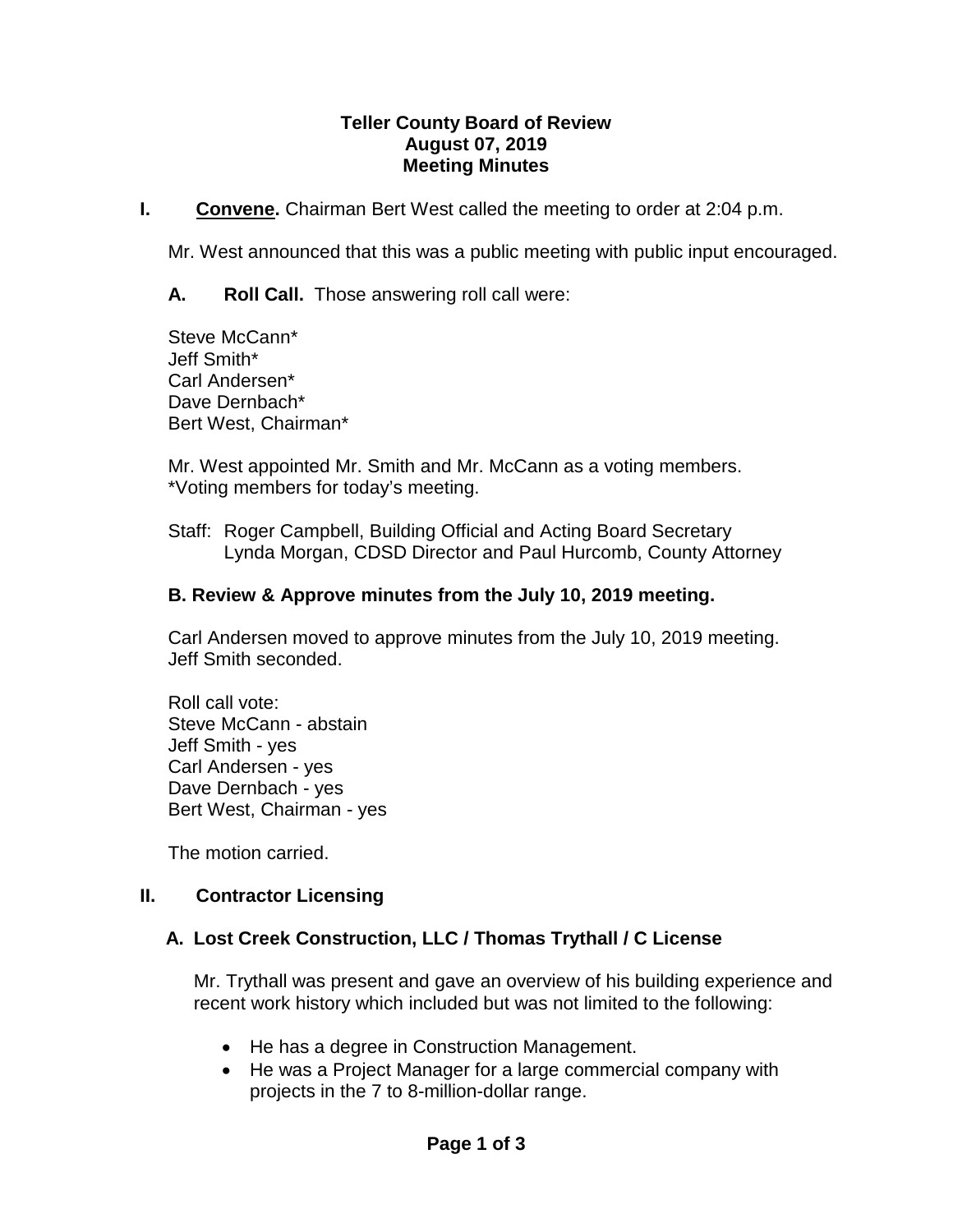- He is licensed in El Paso County and Douglas County as a Class A-1 contractor.
- He has built 10 homes from ground up.
- His intention is to build custom homes in Teller County.

There was further discussion between the applicant and the Board. The Board reviewed the submitted packet and asked Mr. Trythall clarifying questions.

Public comment: None.

Dave Dernbach moved to grant Lost Creek Construction, LLC with Thomas Trythall as examinee, a Class C license. Jeff Smith seconded.

Roll call vote: Steve McCann - yes Jeff Smith - yes Carl Andersen - yes Dave Dernbach - yes Bert West, Chairman - yes

The motion carried.

# **B. Complete Home Remodeling and Repair, LLC / Scott Johnson / Class C**

Roger Campbell stated for the record that the published notice for the meeting agenda mistakenly listed Colgan Builders LLC with Robert W. Colgan as examinee for a Class C license as the Agenda Item B. **Item B** should have read **Complete Home Remodeling and Repair, LLC / Scott Johnson / Class C.** 

Mr. Hurcomb stated that due to the error with the notice, if the Board of Review were to review the application for Complete Home Remodeling and Repair, LLC and grant Scott Johnson a license, then the matter should be put on the September 04, 2019 Board of Review Agenda to allow and consider public comment on the matter.

Mr. Johnson was present and gave an overview of his building experience and recent work history which included, but was not limited to, the following:

- He has been in the construction industry for 12 years.
- He received his Class C license with Pikes Peak Regional in Feb. 2019.
- He has performed large remodels, basement finishes, decks and roofs.
- He has a customer in Teller County who wants him to perform a large covered deck.

There was further discussion between the applicant and the Board. The Board reviewed the submitted packet and asked Mr. Johnson clarifying questions.